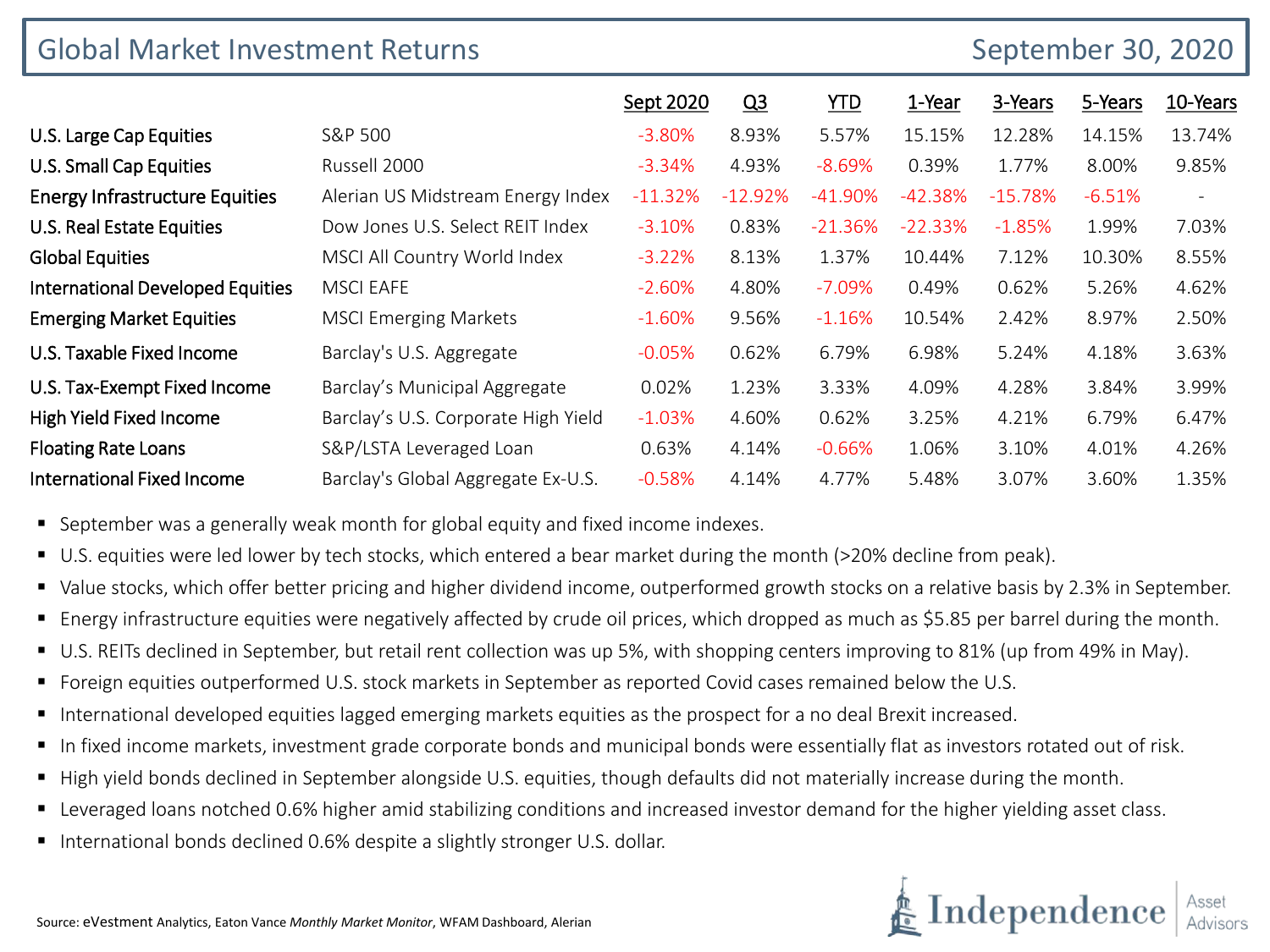# Canadian Economic & Currency Update **September 30, 2020**

Independence

#### Economic Update

- The U.S. dollar strengthened 2.2% against the Canadian dollar in September.
- Canada's economy grew by 4.8% in May, 6.5% in June, 3% in July and 1% in August.
- The 15.3% GDP growth recoups 75% of the losses sustained from inactivity during the first wave of the pandemic (March/April).
- The economic rebound has exceeded expectations, but it has been uneven, with certain segments of the economy performing better than others. Industries such as hotels, entertainment, retail, transport and restaurants are facing indefinite hardship.
- As winter approaches, analysts are advising that rising coronavirus cases could stall the economy as businesses retrench and unemployment increases.



| <b>Date Range</b> | <b>USD to CAD</b> | +/-     | <b>\$USD 1,000,000</b> | <b>CAD Profile</b>     |                            |  |  |  |
|-------------------|-------------------|---------|------------------------|------------------------|----------------------------|--|--|--|
| <b>YTD</b>        | 1.2962-1.3323     | $+2.8%$ | =<br>\$CAD 1,332,330   | 1.60% (0.10% Down MOM) |                            |  |  |  |
| 1-Year            | 1.3242-1.3323     | $+0.6%$ | @1.33233               | Interest Rate          | 0.25%                      |  |  |  |
| 3-Years           | 1.2468-1.3323     | $+6.9%$ | (09/30/2020)           | Information            | http://www.bankofcanada.ca |  |  |  |
|                   |                   |         |                        |                        |                            |  |  |  |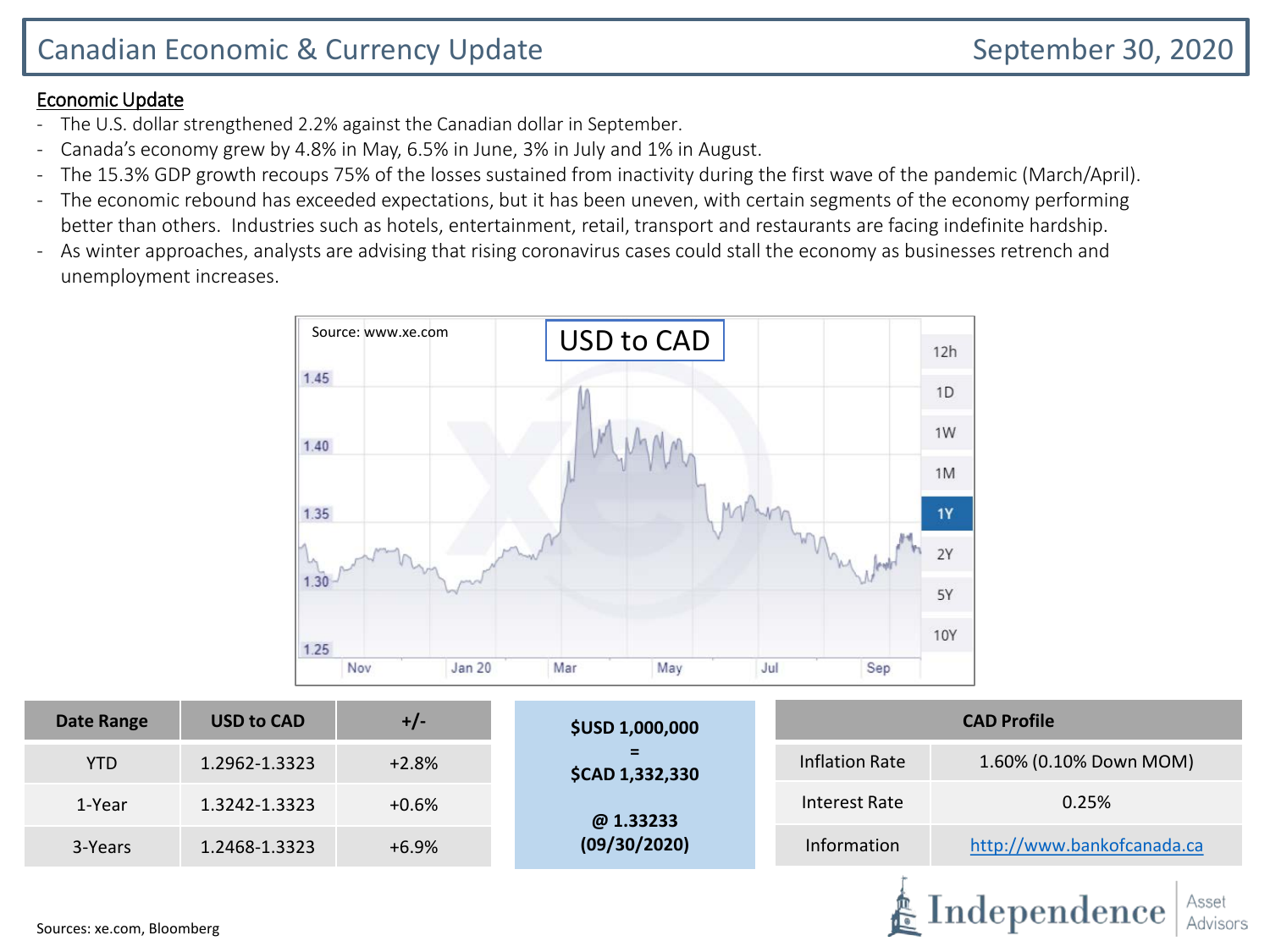# Copper Price History & Outlook September 30, 2020

The larger chart below shows the historical daily COMEX copper price, which is displayed in U.S. dollars per pound. The chart provides 20 years of price history as well as past recessions.

The chart embedded in the bottom right hand corner provides a zoomed-in image of the 2020 YTD copper price movement.

The price of copper as of September 30<sup>th</sup> was \$3.03 per pound. Copper began the year priced at \$2.80 per pound, before falling 25%, or \$0.70 per pound, to \$2.10 on March 23, 2020. The commodity has fully recovered from the March low.



#### Copper Price Outlook

Analyst guidance suggests a slight increase in the 2020 copper price forecast, and the commodity is expected to trade sideways for the remainder of the year.

Fitch Solutions, a macro intelligence company, believes demand for copper will continue to be supported by Chinese monetary support and a continuation of the broad global economic recovery.

For the year 2021, Fitch "expects prices to come down slightly from the current levels as increased mining output feeds through to higher refined output next year."

Over the long term, the source "expects prices to remain elevated due to persistent deficits in the copper market driven by increased demand from the power, construction and autos industries."

 $\rm Independence$